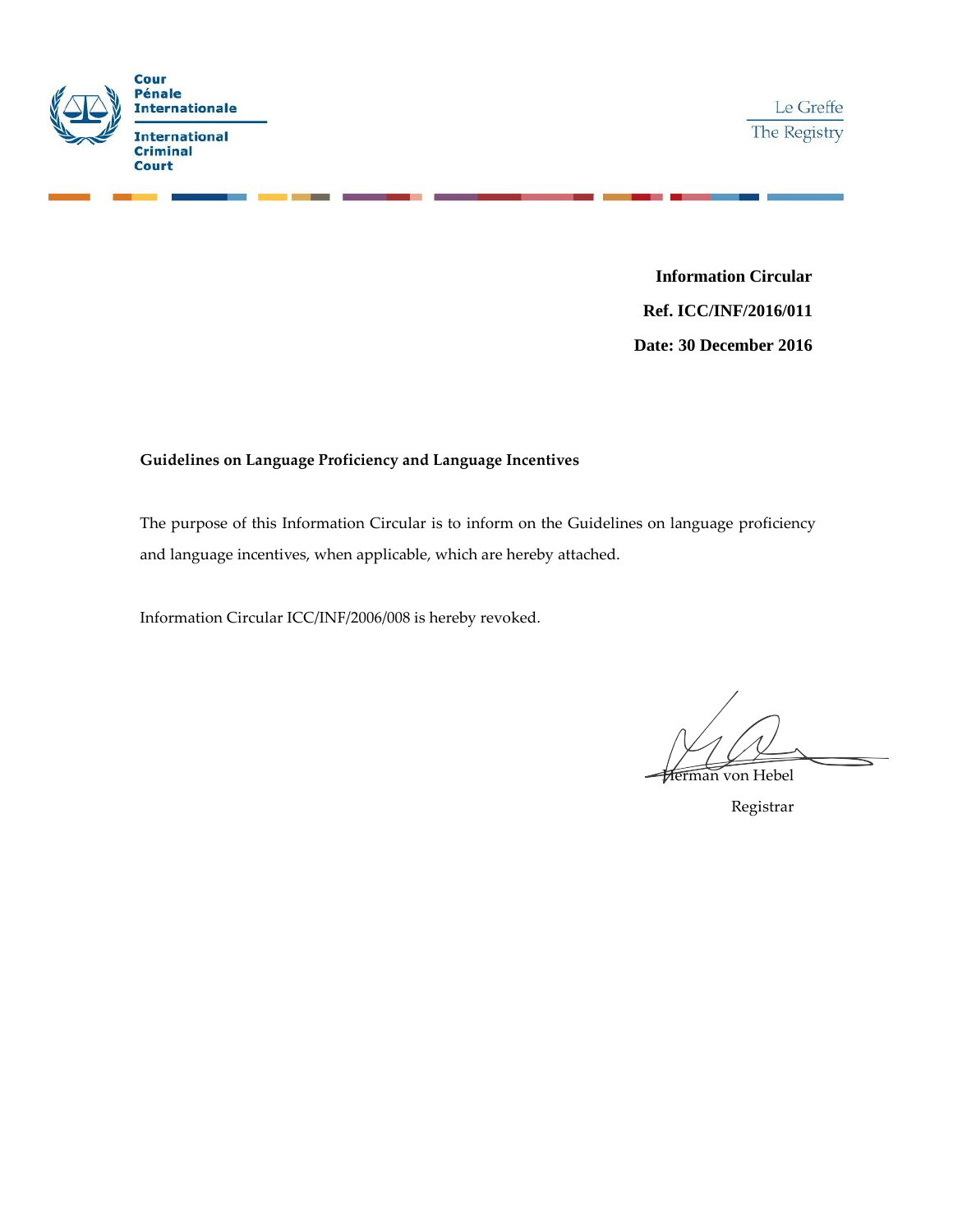### **Guidelines on Language Proficiency and Language Incentives**

#### **Section 1**

### **General principles**

1.1 Staff members are strongly encouraged to become proficient in two or more official languages of the International Criminal Court (Court), with special emphasis on the two working languages, in order to achieve and maintain linguistic balance in the organization.

### **Section 2**

### **Language proficiency**

- 2.1 For the purposes of these Guidelines, adequate and demonstrated knowledge in one of the official languages of the Court shall be established by means of a language proficiency certificate upon the staff member's successfully passing the language proficiency examination (LPE) in that language organised by the Court in cooperation with the United Nations.
- 2.2 Staff members whose mother tongue is one of the official languages of the Court cannot take the LPE in their mother tongue. Staff members may demonstrate adequate knowledge in other official languages than his or her mother tongue by passing the LPE in those languages, including that in which they are required to be proficient by the terms of their appointment.
- 2.3 Staff members whose mother tongue is not one of the official languages of the United Nations cannot take the LPE in the working language in which they are required to be proficient by the terms of their appointment. They may demonstrate adequate knowledge in another official language by passing the LPE in any of those other languages.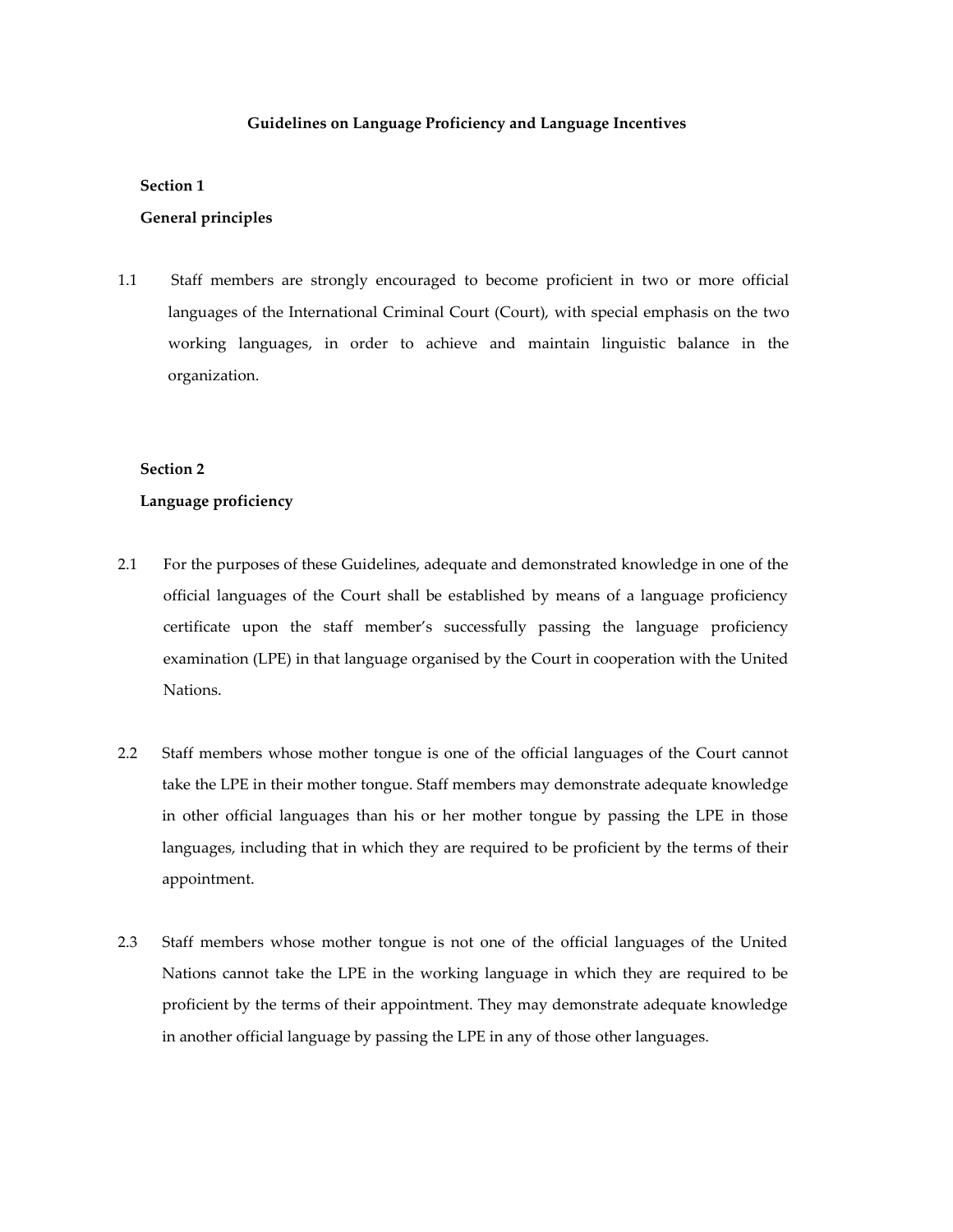## **Section 3**

# **Conditions governing language proficiency examinations**

#### *Eligibility to take the LPE*

- 3.1 The LPE is open to all staff members holding a fixed term appointment for at least one year. Only staff members whose fixed term appointment will not expire before the LPE is administered are considered eligible.
- 3.2 Additionally, the LPE may be taken by staff members holding an appointment for at least one year who have not attended or completed a language course in the Court, where applicable, but can document that they possess an equivalent knowledge of the language in which they wish to be tested. Such equivalent knowledge may be demonstrated by language study outside the Court for at least two years, completion of a language programme or use of the language on a regular basis for school or work.

### *Applications*

3.3 Candidates for the LPE who meet the conditions set out above in the present section shall complete the appropriate application form and submit it with all required documentation in accordance with the procedures set out by the Organisational Development Unit.

### *Requirements for passing the LPE*

- 3.4 The LPE shall consist of a written part and an oral part, which shall be taken at the same session.
- 3.5 A minimum score of 65 per cent in each of those parts shall be required for a passing grade. Where candidates receive a score of 80 per cent or more on the written examination but fail the oral, the jury adjudicating the examination shall review the case and may allow